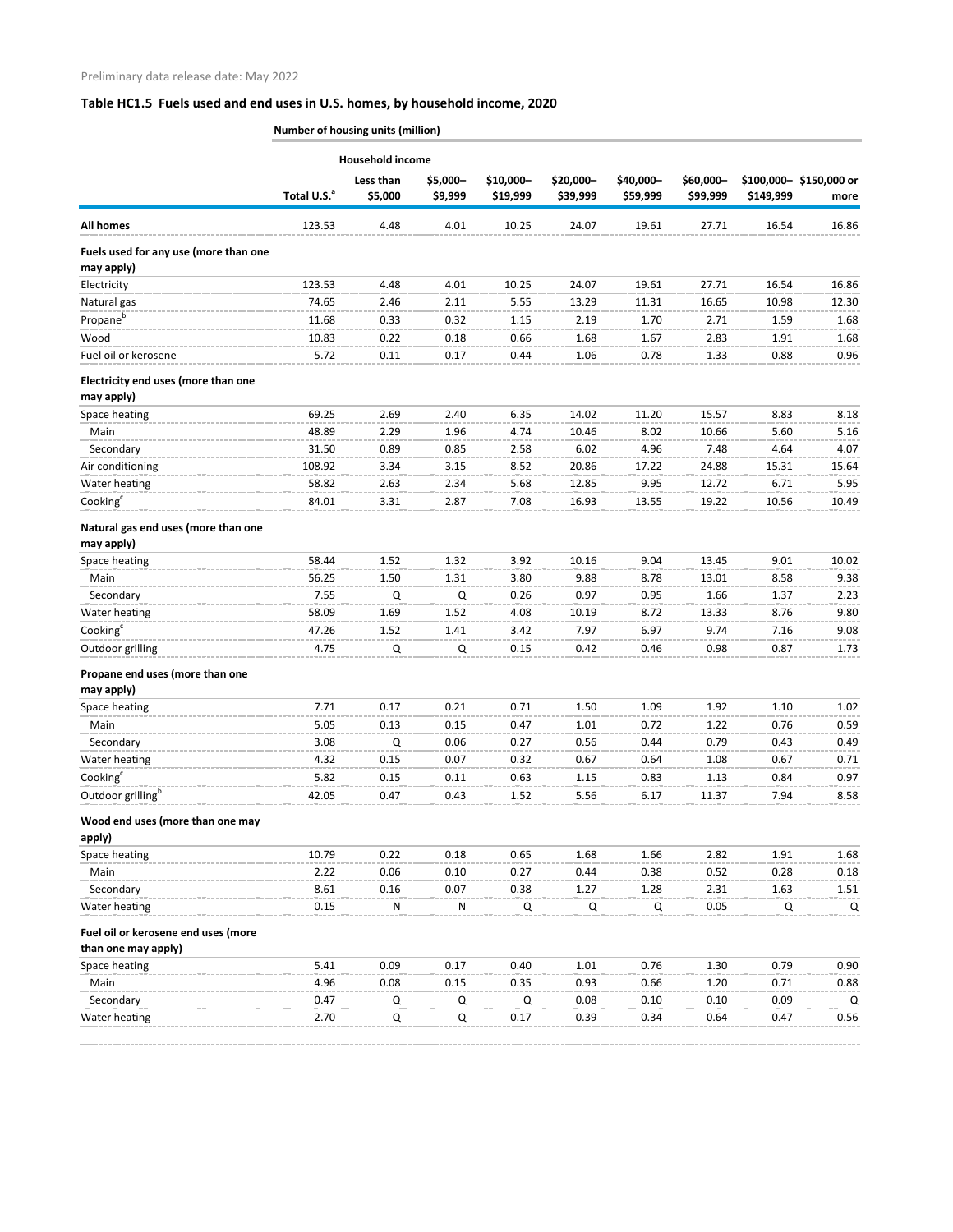Source: U.S. Energy Information Administration, Office of Energy Demand and Integrated Statistics, Form EIA-457A of the *2020 Residential Energy Consumption Survey*

Notes: Because of rounding, data may not sum to totals. See RECS Terminology for the definitions of terms used in these tables.

<sup>a</sup> Total U.S. includes all primary occupied housing units in the 50 states and the District of Columbia. Vacant housing units, seasonal units, second homes, military houses, and group quarters are excluded.

<sup>b</sup> Households that use propane only for outdoor grilling are excluded from the RECS estimate of households using propane.

<sup>c</sup> *Cooking* includes fuels used by major cooking equipment (ovens, cooktops, and ranges).

Q = Data withheld because either the relative standard error (RSE) was greater than 50% or fewer than 10 households were in the reporting sample.

N = No households in reporting sample.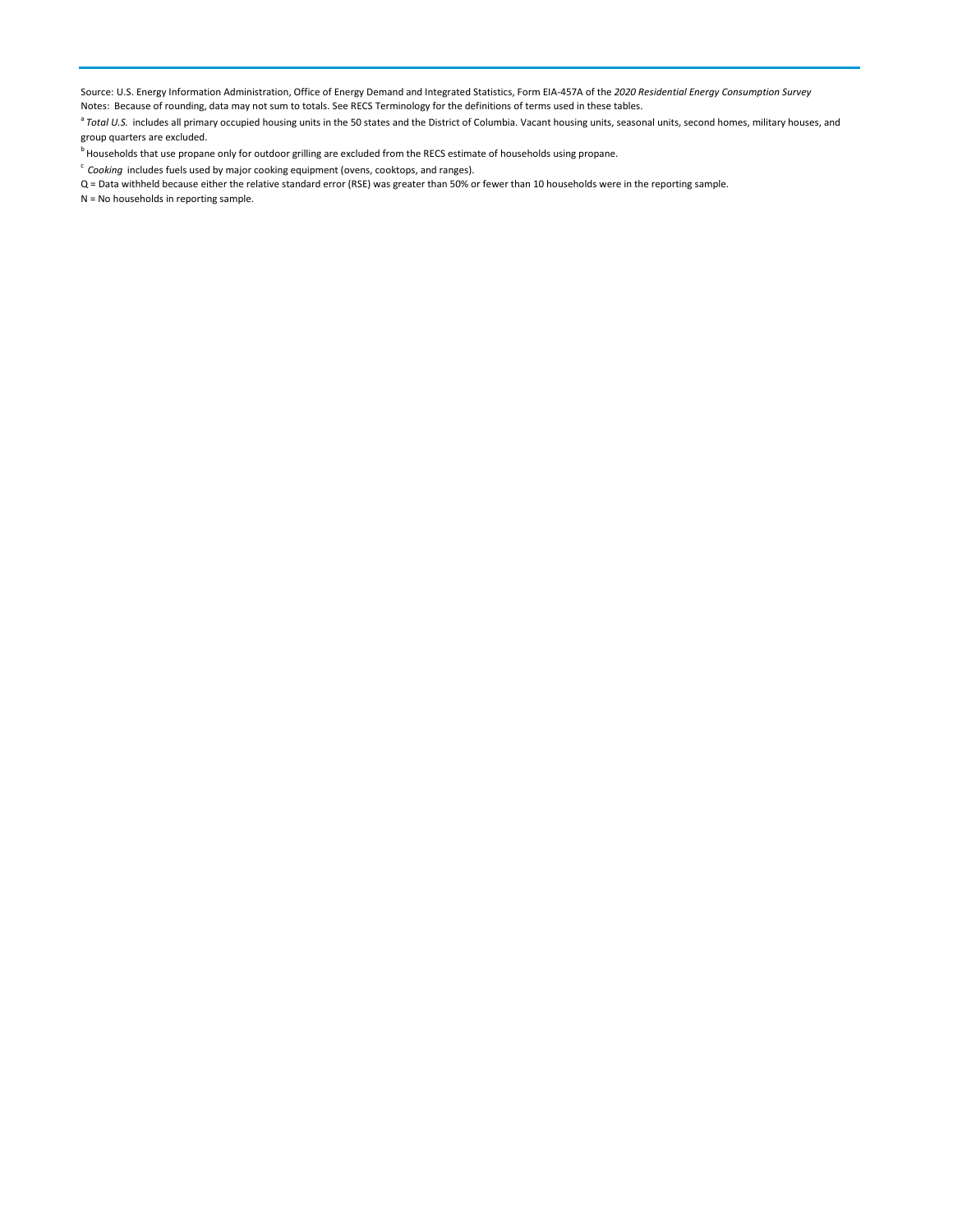## **Relative standard errors (RSEs) for Table HC1.5 Fuels used and end uses in U.S. homes, by household income, 2020**

|                                                            | RSEs for number of housing units |                         |                     |                       |                       |                       |                       |                |                                |
|------------------------------------------------------------|----------------------------------|-------------------------|---------------------|-----------------------|-----------------------|-----------------------|-----------------------|----------------|--------------------------------|
|                                                            |                                  | <b>Household income</b> |                     |                       |                       |                       |                       |                |                                |
|                                                            | Total U.S. <sup>a</sup>          | Less than<br>\$5,000    | \$5,000-<br>\$9,999 | \$10,000-<br>\$19,999 | \$20,000-<br>\$39,999 | \$40,000-<br>\$59,999 | \$60,000-<br>\$99,999 | \$149,999      | \$100,000-\$150,000 or<br>more |
| <b>All homes</b>                                           | 0.00                             | 4.63                    | 5.53                | 3.21                  | 1.98                  | 1.83                  | 1.58                  | 1.83           | 1.93                           |
| Fuels used for any use (more than one<br>may apply)        |                                  |                         |                     |                       |                       |                       |                       |                |                                |
| Electricity                                                | 0.00                             | 4.63                    | 5.53                | 3.21                  | 1.98                  | 1.83                  | 1.58                  | 1.83           | 1.93                           |
| Natural gas                                                | 0.59                             | 6.60                    | 8.70                | 3.61                  | 2.79                  | 2.27                  | 2.04                  | 2.44           | 2.20                           |
| Propane <sup>b</sup>                                       | 2.44                             | 15.37                   | 14.31               | 7.90                  | 6.76                  | 7.01                  | 5.52                  | 6.75           | 6.53                           |
| Wood                                                       | 2.30                             | 16.91                   | 25.95               | 11.42                 | 6.57                  | 6.58                  | 5.18                  | 5.86           | 5.57                           |
| Fuel oil or kerosene                                       | 3.06                             | 27.38                   | 22.13               | 12.19                 | 7.73                  | 10.79                 | 6.47                  | 9.21           | 7.26                           |
| Electricity end uses (more than one<br>may apply)          |                                  |                         |                     |                       |                       |                       |                       |                |                                |
| Space heating                                              | 0.77                             | 5.63                    | 6.50                | 4.01                  | 2.28                  | 2.65                  | 2.30                  | 2.61           | 2.90                           |
| Main                                                       | 0.95                             | 6.70                    | 7.16                | 4.38                  | 2.72                  | 3.07                  | 2.72                  | 3.89           | 3.62                           |
| Secondary                                                  | 1.35                             | 9.32                    | 10.36               | 6.96                  | 4.01                  | 4.10                  | 3.30                  | 3.43           | 3.92                           |
| Air conditioning                                           | 0.36                             | 5.40                    | 6.52                | 3.69                  | 1.96                  | 2.09                  | 1.66                  | 2.04           | 2.05                           |
| Water heating                                              | 0.84                             | 5.99                    | 7.11                | 3.89                  | 2.48                  | 2.91                  | 2.48                  | 3.51           | 3.74                           |
| Cooking <sup>c</sup>                                       | 0.50                             | 5.17                    | 6.34                | 3.72                  | 2.04                  | 2.35                  | 1.84                  | 2.40           | 2.35                           |
| Natural gas end uses (more than one<br>may apply)          |                                  |                         |                     |                       |                       |                       |                       |                |                                |
| Space heating                                              | 0.90                             | 8.08                    | 9.35                | 4.84                  | 3.16                  | 2.58                  | 2.30                  | 2.73           | 2.65                           |
| Main                                                       | 0.97                             | 8.12                    | 9.27                | 5.10                  | 3.13                  | 2.54                  | 2.38                  | 2.85           | 2.69                           |
| Secondary                                                  | 2.92                             | 35.02                   | 36.15               | 16.32                 | 8.84                  | 8.49                  | 6.79                  | 7.75           | 5.20                           |
| Water heating                                              | 0.84                             | 8.09                    | 9.02                | 4.58                  | 3.39                  | 2.61                  | 2.24                  | 2.75           | 2.79                           |
| Cooking <sup>c</sup>                                       | 0.92                             | 8.14                    | 11.42               | 5.10                  | 3.73                  | 2.81                  | 2.89                  | 3.16           | 2.56                           |
| Outdoor grilling                                           | 3.72                             | 43.15                   | 40.71               | 24.70                 | 14.86                 | 13.22                 | 7.93                  | 9.46           | 5.54                           |
| Propane end uses (more than one                            |                                  |                         |                     |                       |                       |                       |                       |                |                                |
| may apply)                                                 |                                  |                         |                     |                       |                       |                       |                       |                |                                |
| Space heating<br>Main                                      | 3.15<br>4.01                     | 23.23<br>27.49          | 16.96<br>21.21      | 10.31<br>12.17        | 7.91<br>10.21         | 8.68<br>9.67          | 6.78<br>8.84          | 8.07<br>9.68   | 8.30<br>10.68                  |
|                                                            |                                  |                         |                     |                       |                       |                       |                       |                |                                |
| Secondary<br>Water heating                                 | 5.30<br>4.47                     | 42.12<br>23.51          | 36.29<br>27.49      | 18.32<br>16.56        | 12.05<br>12.39        | 13.78<br>10.11        | 8.29<br>8.42          | 12.63<br>11.10 | 12.25<br>9.28                  |
| Cooking <sup>c</sup>                                       | 3.40                             |                         |                     |                       |                       |                       |                       |                |                                |
| Outdoor grilling <sup>b</sup>                              | 1.09                             | 21.88<br>14.20          | 25.27<br>16.17      | 11.46<br>5.52         | 9.67<br>3.78          | 10.32<br>4.06         | 6.72<br>2.11          | 9.41<br>2.56   | 8.81<br>3.07                   |
| Wood end uses (more than one may                           |                                  |                         |                     |                       |                       |                       |                       |                |                                |
| apply)                                                     |                                  |                         |                     |                       |                       |                       |                       |                |                                |
| Space heating                                              | 2.31                             | 16.91                   | 25.95               | 11.56                 | 6.57                  | 6.51                  | 5.17                  | 5.86           | 5.62                           |
| Main                                                       | 5.19                             | 31.51                   | 28.65               | 17.26                 | 10.86                 | 11.53                 | 10.50                 | 17.19          | 17.54                          |
| Secondary                                                  | 2.73                             | 21.19                   | 36.52               | 14.77                 | 8.21                  | 7.56                  | 5.83                  | 6.79           | 6.02                           |
| Water heating                                              | 21.41                            | 0.00                    | 0.00                | 81.97                 | 70.68                 | 62.50                 | 34.33                 | 52.39          | 47.44                          |
| Fuel oil or kerosene end uses (more<br>than one may apply) |                                  |                         |                     |                       |                       |                       |                       |                |                                |
| Space heating                                              | 3.18                             | 29.57                   | 22.13               | 12.36                 | 8.09                  | 10.96                 | 6.31                  | 9.83           | 7.20                           |
| Main                                                       | 3.36                             | 30.72                   | 23.29               | 13.67                 | 8.67                  | 11.93                 | 5.92                  | 10.17          | 7.30                           |
| Secondary                                                  | 13.66                            | 100.25                  | 79.98               | 35.03                 | 29.26                 | 28.43                 | 31.58                 | 31.07          | 35.51                          |
| Water heating                                              | 5.22                             | 46.92                   | 39.26               | 22.94                 | 14.70                 | 16.78                 | 8.43                  | 13.24          | 10.49                          |